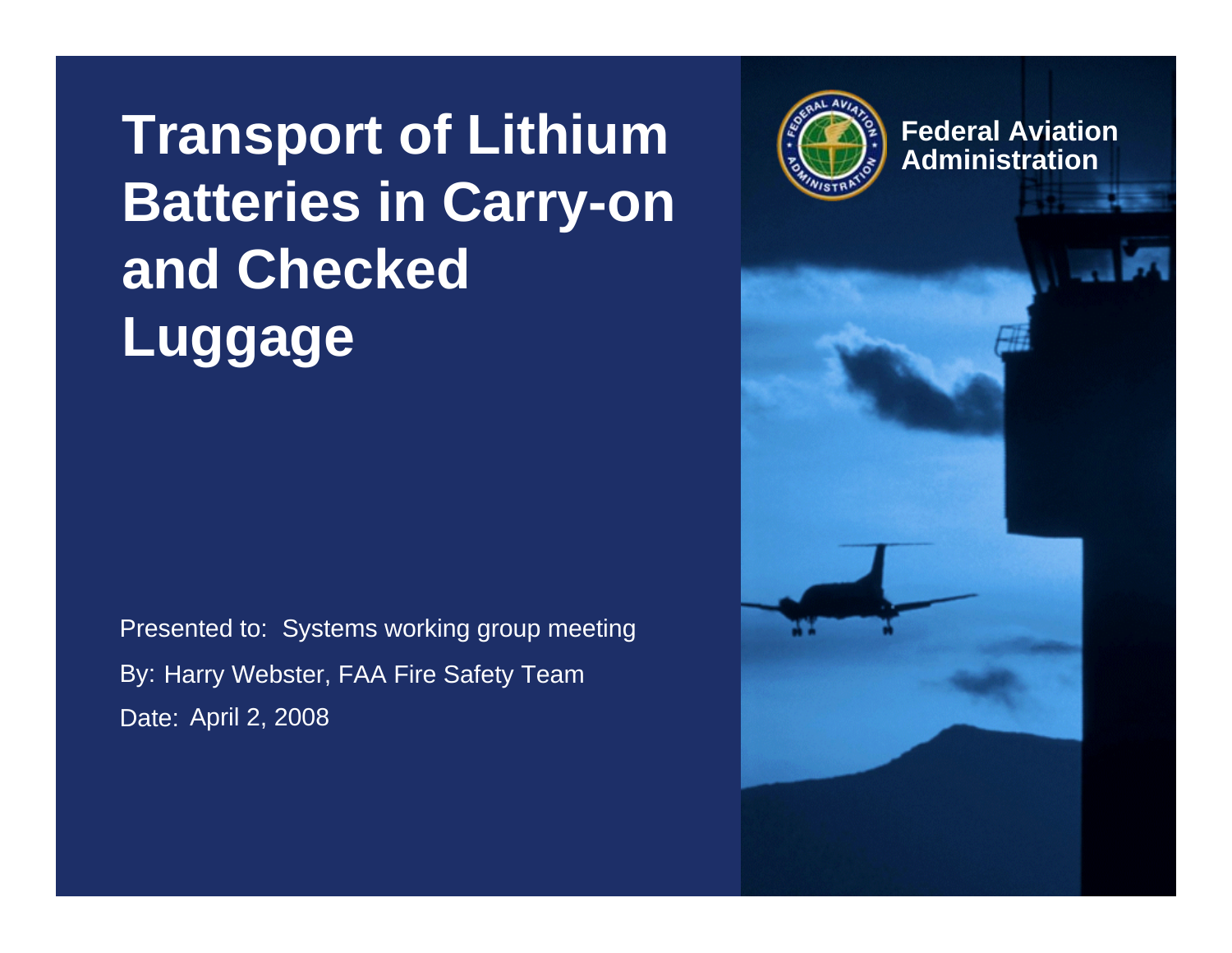# **Hazardous Materials: Transportation of Lithium Batteries; Final Rule**

- **Pipeline and Hazardous Materials Safety Administration**
- **49 CFR Parts 171, 172, 173 and 175**
- **[Docket Nos. PHMSA–02–11989 (HM–224C)**
- **and PHMSA–04–19886 (HM–224E)]**
- **Effective Date: January 1, 2008**

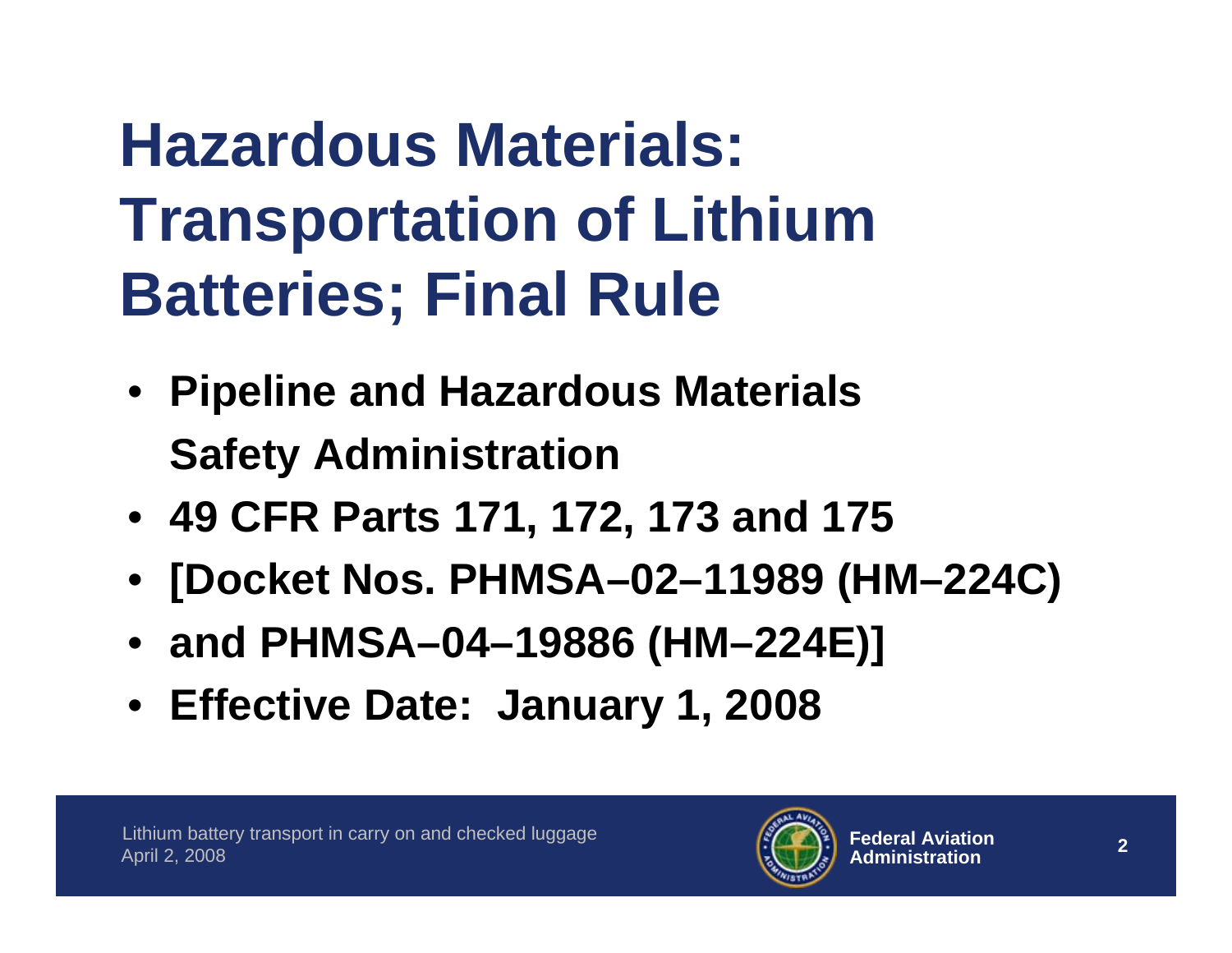#### **Rule Provisions**

- **US DOT Hazmat Safety Rule to Place Limits on Lithium Batteries Carried by Passengers Aboard Aircraft Effective January 1, 2008**
- **Designed to reduce the risk of lithium battery fires.**
- **Carry-on luggage**
- **Checked baggage**

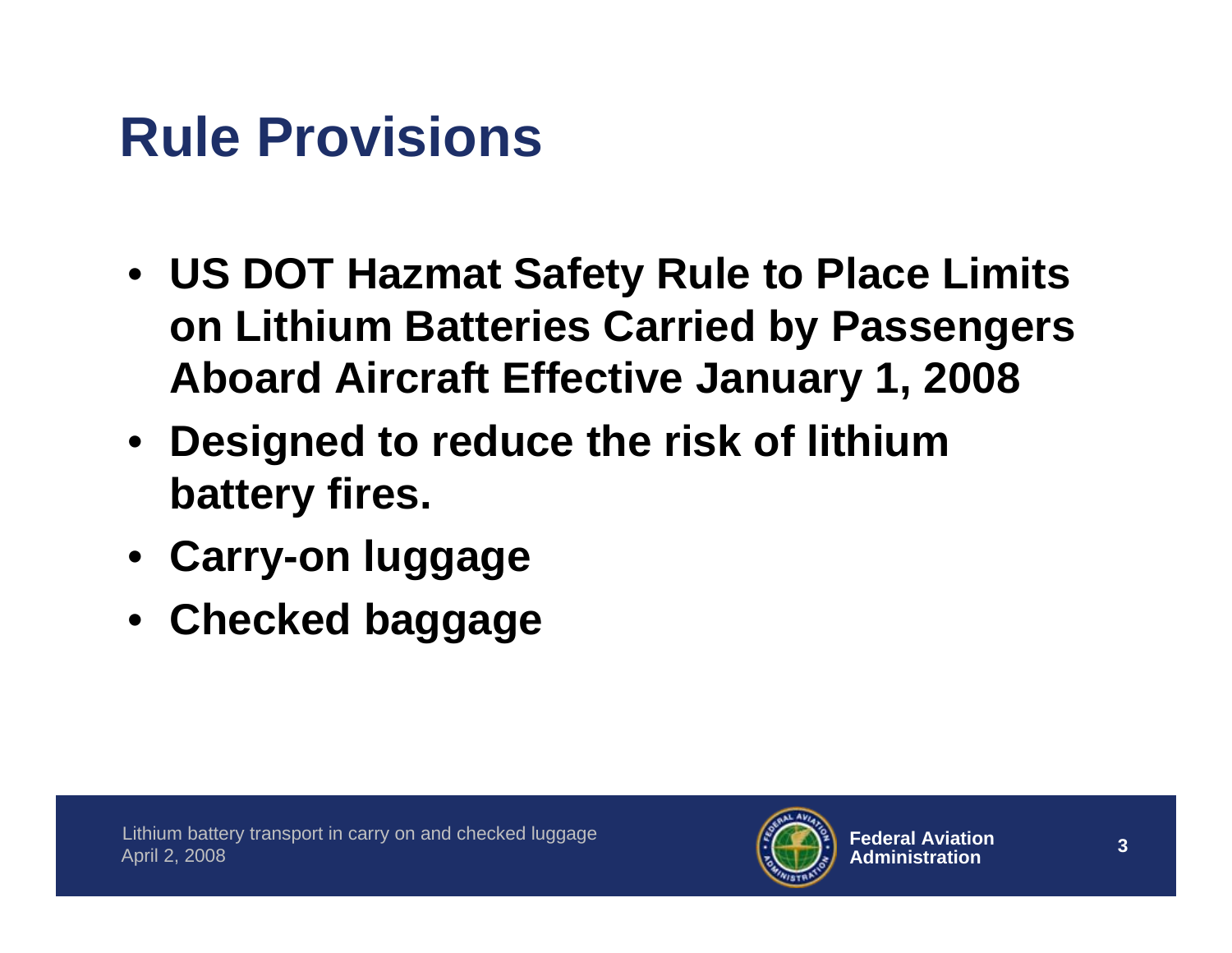### **Checked Baggage**

- **Loose lithium batteries will no longer be allowed in checked luggage**
- **Lithium batteries that are installed in electronic devices will be allowed, providing:**
	- and the state of the Secure the device from activation by locking the activation switch in the "off" position
	- **Links of the Common** Place the device in a protective case

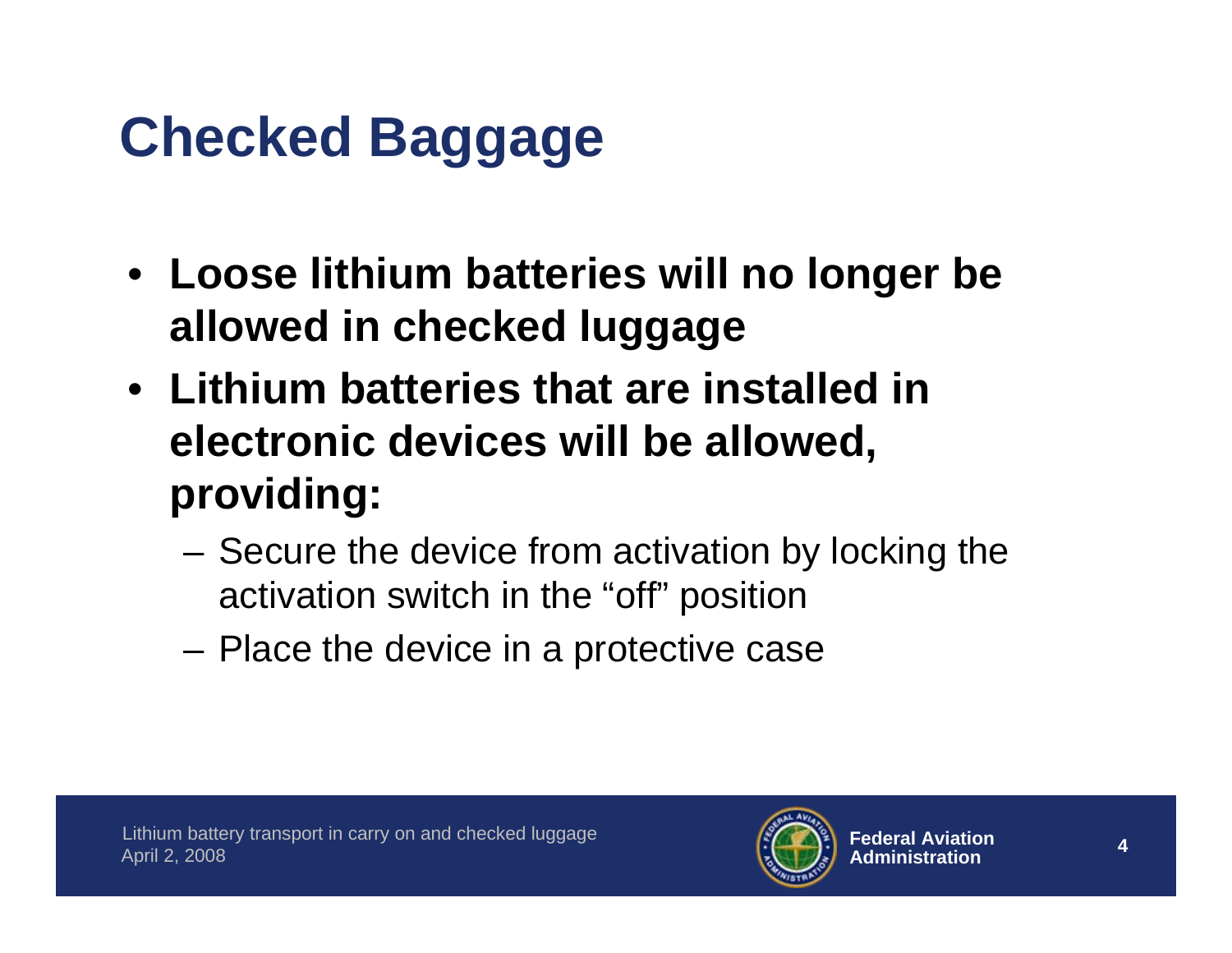## **Carry-On Luggage**

- **Most consumer electronics containing lithium batteries, including cell phones, cameras and notebook computers are allowed**
- **Unlimited spare batteries, if under 100 watthours, are permitted, providing:**
	- –Pack in original retail packaging, or
	- **Links of the Common** Insulate contacts of loose batteries with tape, and
	- and the state of the Place each battery in a separate zip-lock plastic bag or container

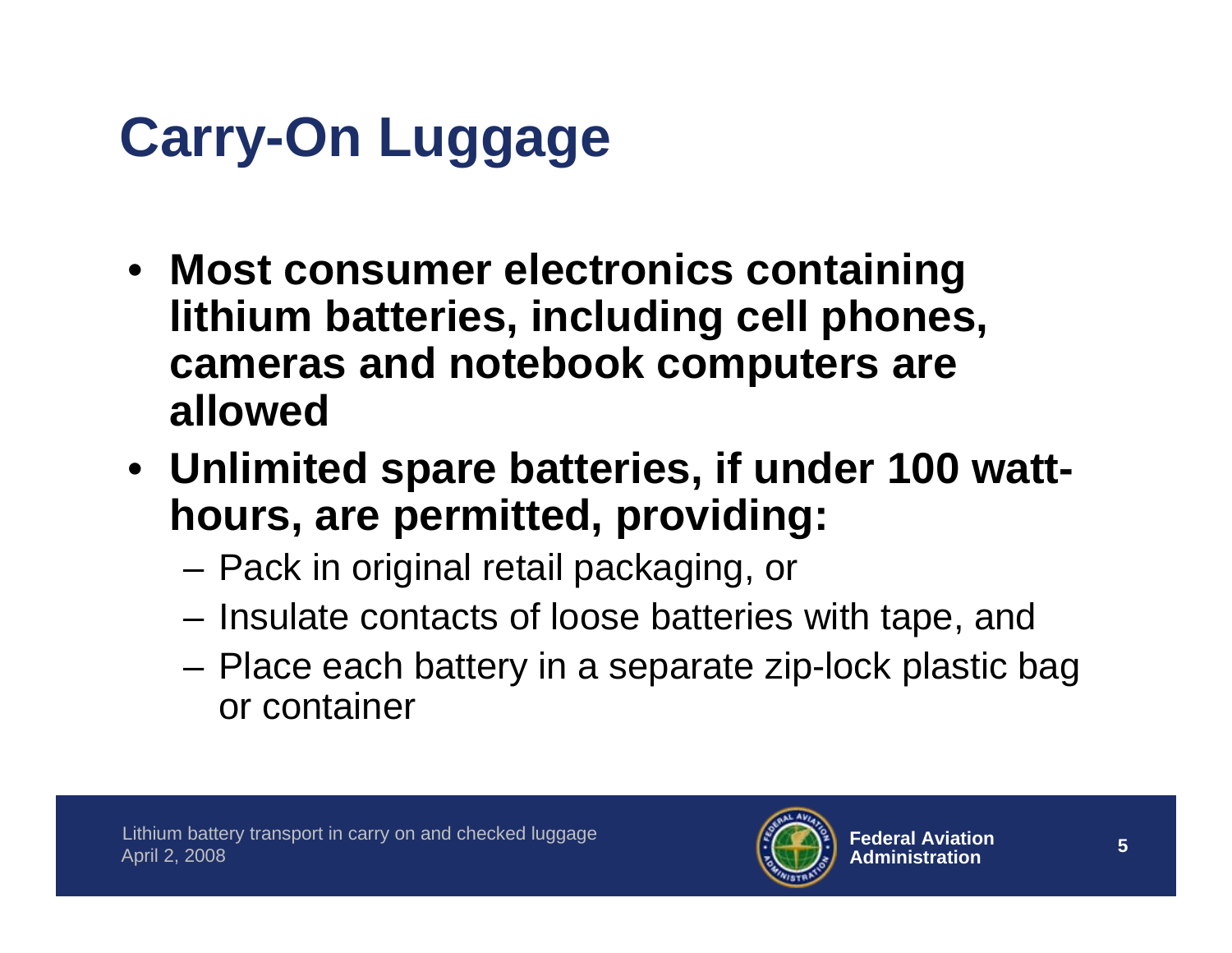## **Carry-On Luggage**

- **Large lithium batteries, over 100 watt-hour, but under 300 watt-hour capacities**
	- **Links of the Common** Limit two per passenger
	- and the state of the Insulate terminals with tape
	- and the state of the Pack in original retail packaging, or
	- and the state of the Place in zip-lock plastic bag
- **Large lithium batteries over 300 watt-hour capacity are prohibited in either checked luggage or carry-on luggage**